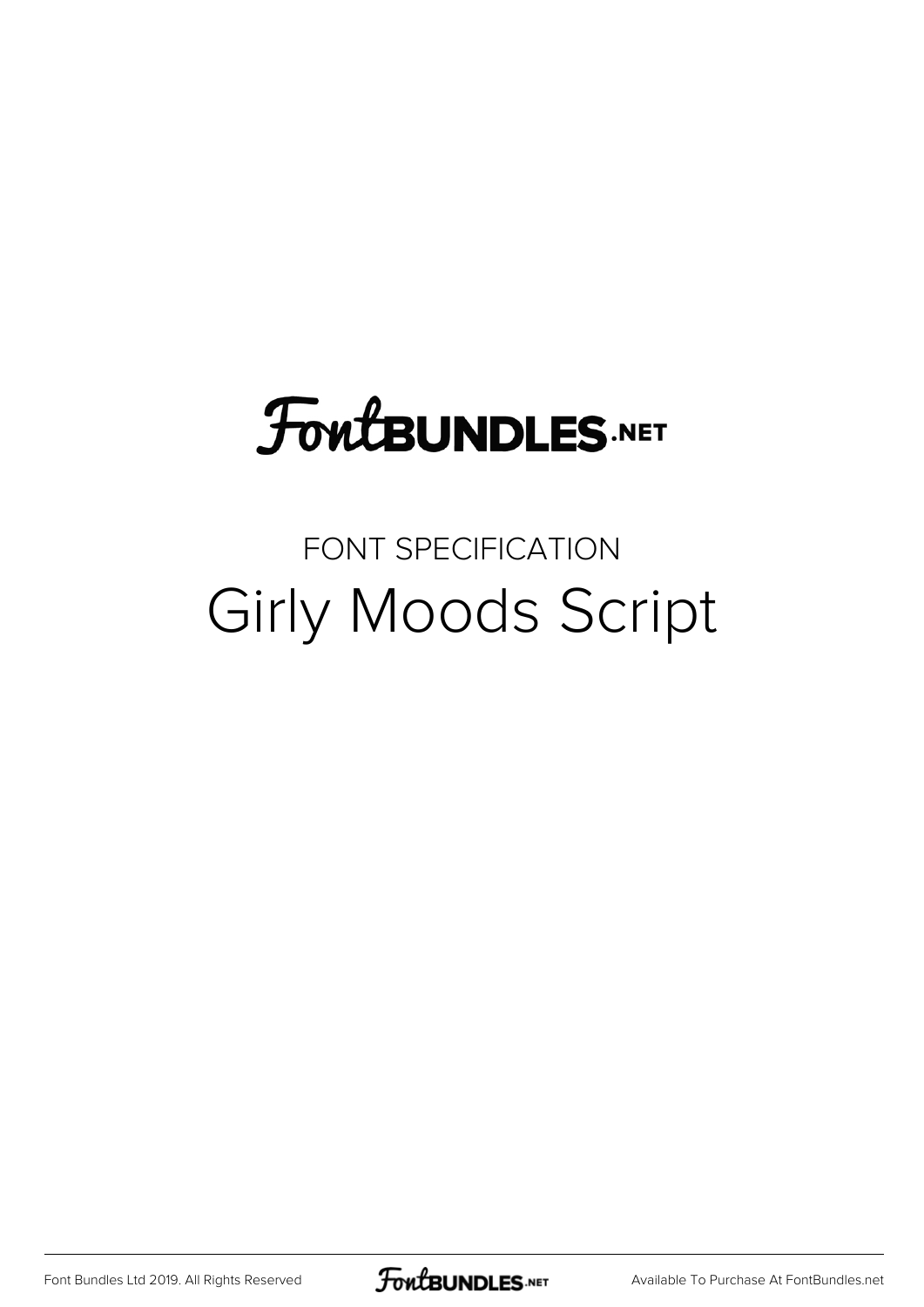## Girly Moods - Regular

**Uppercase Characters** 

 $ABCDEFGHIJHLWUQPQP$  $5TWV$ W  $X$ U  $Z$ 

Lowercase Characters

abodefghijflunopgrsfavux

 $yz$ 

**Numbers** 

 $0123456789$ 

Punctuation and Symbols

 $1''$  # \$ % & ' ( ) \* + , - . : ;  $\angle$  $\overline{\mathbf{5}}$ 

All Other Glyphs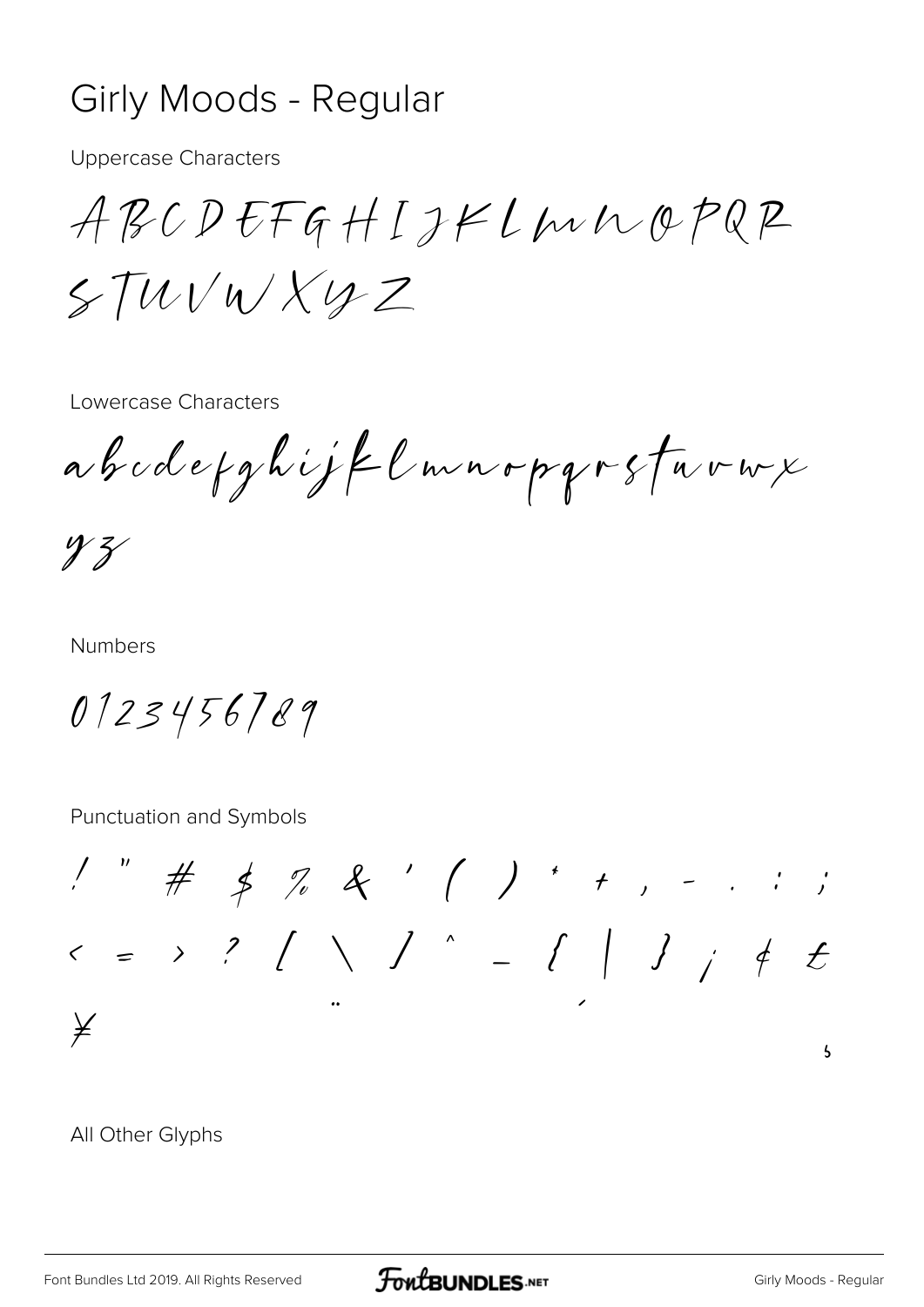À Á Â Ã Ä Å Æ Ç È É Ê Ë Ì Í Î Ï Ð Ñ Ò Ó Ô Õ Ö Ø Ù Ú Û  $\ddot{U}$   $\ddot{V}$   $\dot{P}$   $\dot{B}$  à á á à ä å æ ç è é ê ë ì í  $\hat{\iota}$   $\ddot{\iota}$   $\ddot{\kappa}$   $\ddot{\kappa}$   $\ddot{\kappa}$   $\ddot{\kappa}$   $\ddot{\kappa}$ ù ú û ü ý þ ÿ Đ đ